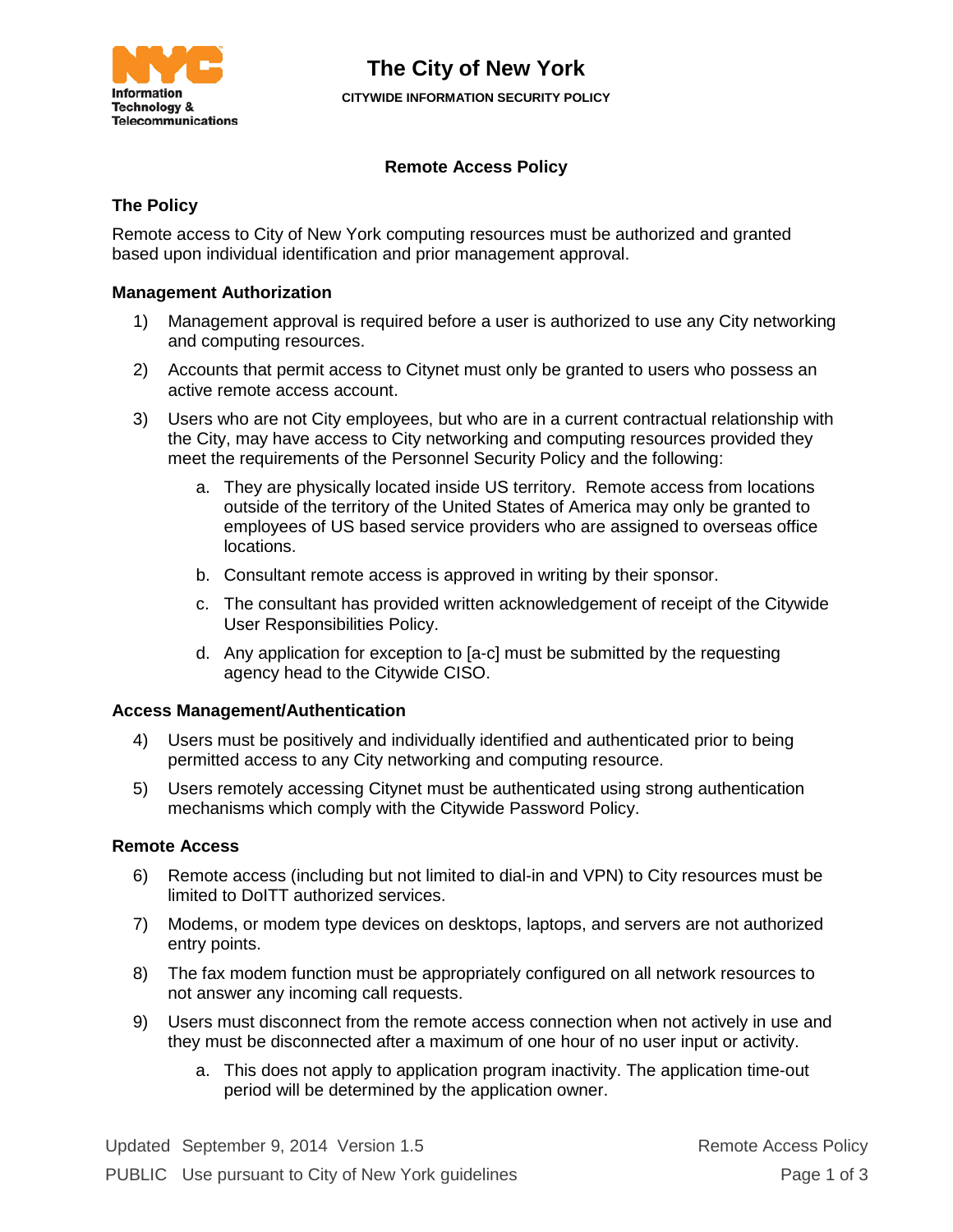

b. Users must not use any method acting in their absence to avoid the inactivity disconnect.

## **User Responsibilities**

- 10) Users are responsible for maintaining the confidentiality of passwords or other authentication mechanisms that are assigned in conjunction with the remote access service. A user's credentials must be classified as restricted information. Individual passwords must never be shared.
- 11) Any disclosure of a password must be immediately communicated to the DoITT Help Desk or the appropriate agency contact and the password immediately changed.
- 12) Users must protect the confidentiality and integrity of data that is accessed remotely. This includes, but is not limited to ensuring that City data is either erased from the remote device after use or appropriately protected based on the level of sensitivity of the information.
- 13) Users have the responsibility of ensuring that all software, files and data accessed from remote locations entering the City's computing environment are properly virus scanned.

## **Protection of City Information and Computing Resources**

14) All City of New York owned software and hardware must be returned upon conclusion of a user's employment or contract.